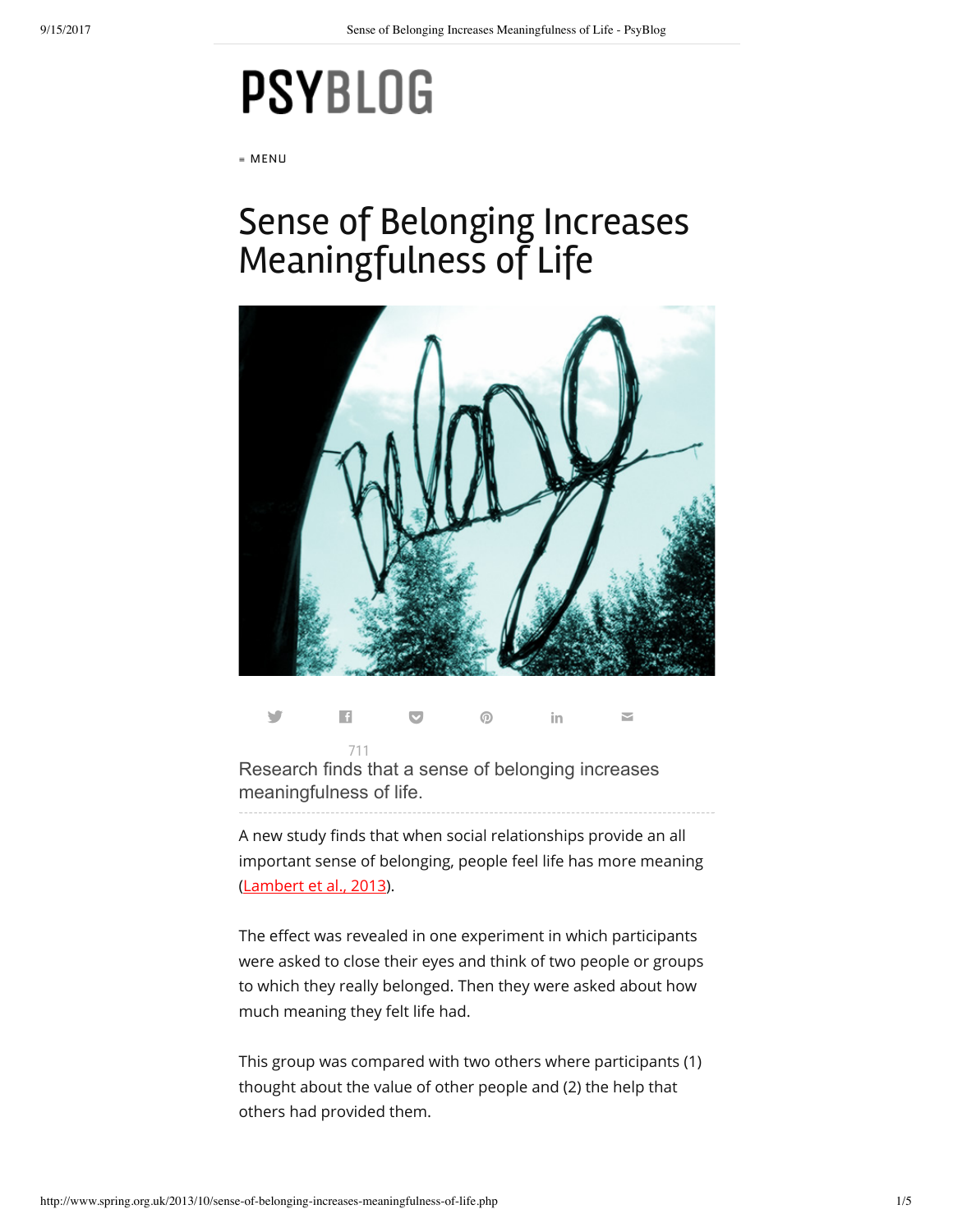Compared with these two conditions, participants who had been thinking about the groups they belonged to felt the highest levels of meaning in life.

So, belonging to a group provided meaning over and above the value of others or the help they could provide.

It's more than just bonding, therefore, but really feeling like you are fitting in with others which is associated with higher levels of meaningfulness.

Just the reverse effect has been shown in previous studies. People who feel excluded from social groups tend to feel that life has less meaning.

## Belonging and coherence

One of most people's missions in life–whether they realise it or not-is to find meaning.

Feeling that life is meaningful is important because:

**People who feel life is meaningful are more likely to be in both** good psychological and good physical health.